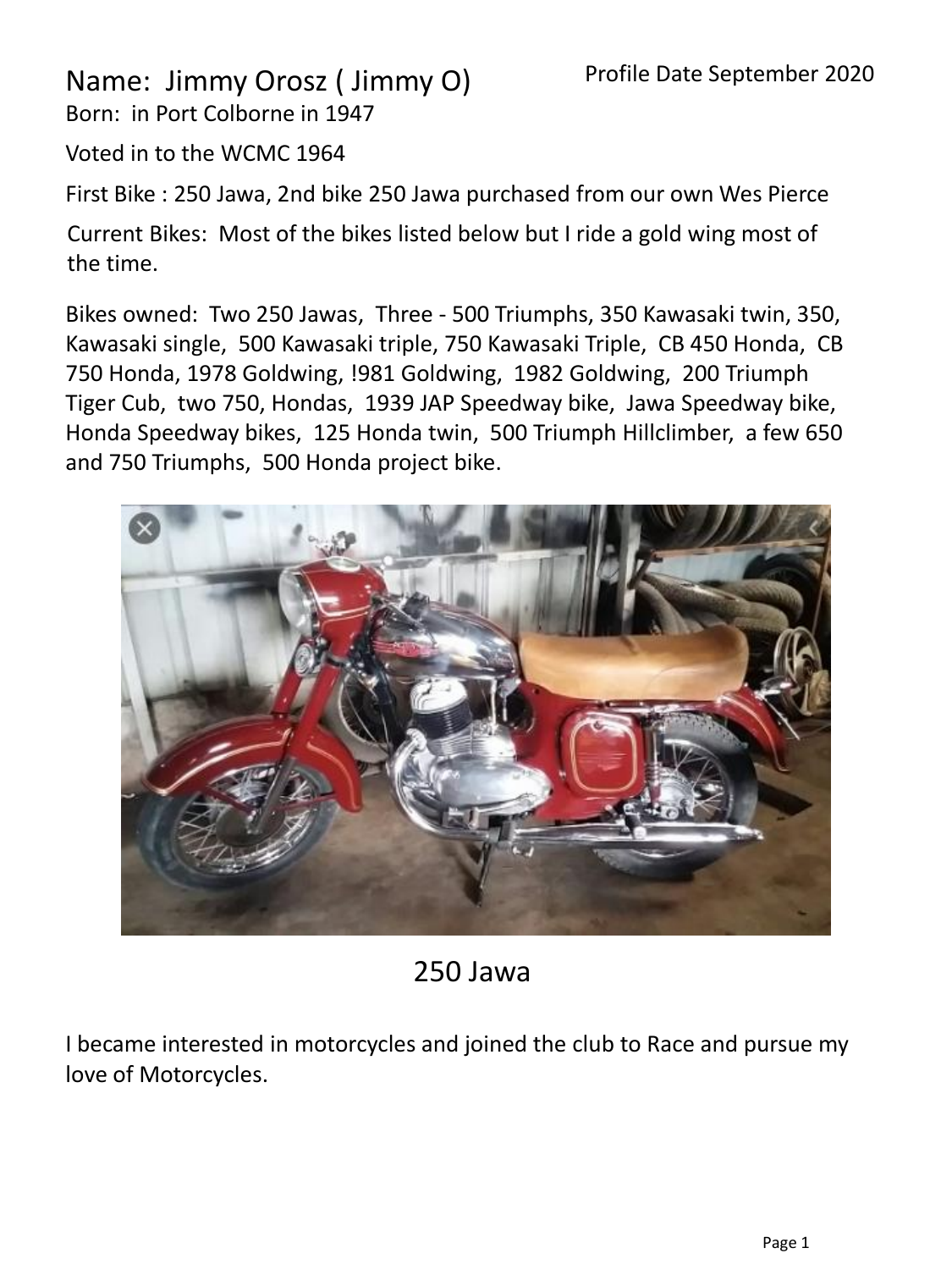## Written by Member Dave Thomas

## Who is Jimmy O?

Those who have been longtime fans at Niagara Motorcycle Speedway will have no trouble answering. Heraced dirt track then switch to speedway when Stan Bradbury came along to start the popular European style racing in Canada, here at Welland. But did you know Jimmy rode trials and Enduros before building his Triumph 500 fuel burning hill-climber he rode to a Canadian Championship in 1971? Jimmy also drag raced a 500 c.c. and 650 c.c. Triumph at Cayuga? He's Jump'n Jeff's Orosz daddy.



Robin, Jimmy and the Triumph 500



Jim on his Nitro Burning Triumph 500 Hill-Climber, Orangeville, 1978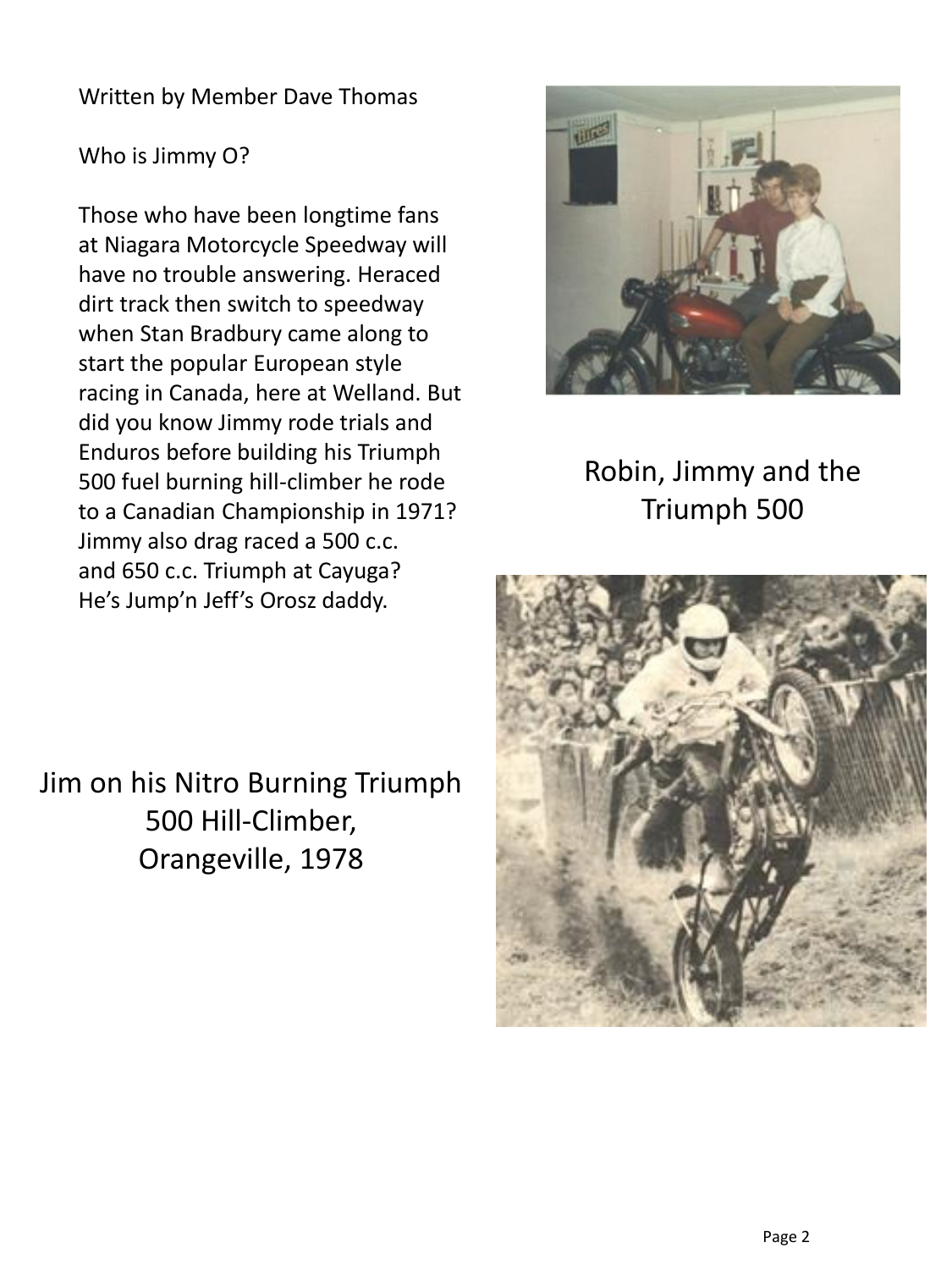For Trials and Enduros – he admits; never finished even one event – he rode Jawa CZ's. He didn't say if his first 3 CZ's - slightly used examples - purchased from Welland's famed announcer, Wes Pierce, had any affect on his lack of success. After all Wes did very well as an Enduro rider….But not too well in the eyes of Jimmy's Father who hated motorcycles!

Jimmy started riding at age 17 (1964) when he got his  $1<sup>st</sup>$  bike and joined WCMC. He has bought many motorcycles since that first one but has not sold even one!

As a WCMC member Jimmy got into Sportsman Hill-Climbs at Fonthill; Steel City, Hamilton; Grand Valley Riders, Brantford and Springville Travelers, Springville N.Y. He ice raced in Port Colborne and as far away as Quebec City on spiked tires. Of course he always had a road bike.

When Welland's dirt track opened Jimmy's competition interests switched to Dirt Track until he tried speedway. "I liked sliding" says Jimmy. From there his budget race program involved building a home-made speedway bike powered by a 350 c.c. Honda twin dubbed "The \$50 Honda" by Welland's famed announcer every time it appeared on the track. For those who can't fix a leaky tap; can you imagine building a frame for a speedway bike so it looked exactly the same as the real thing? For a couple of years he followed the white boots, and winning style, of Stan Bradbury.



Jimmy is also famous for his knife collections and for the handmade knives he makes and donates for fundraisers. There will probably be one around the track sometime this season. Get your tickets. They are beautiful.

Campaigning the \$50 Honda, 1977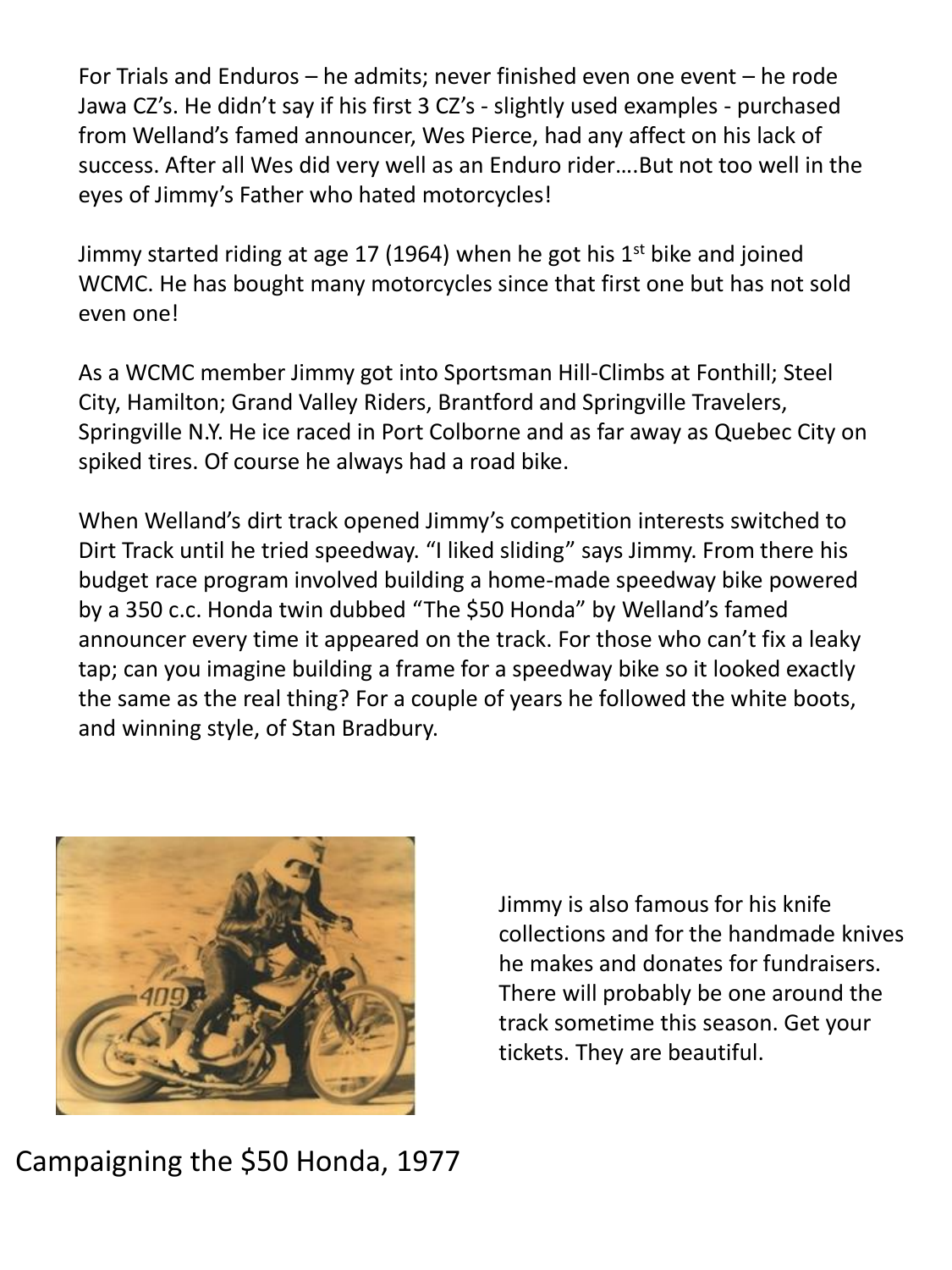From a stint working at Clare's Cycle to part owner of Atlas Cycle Jimmy moved on to a career at INCO where he kept the wheels of industry rolling as Mechanical Coordinator, until retirement. So let your kids play with motorcycles its good for their minds and could lead to a good job!

Limited budget meant limited success: Finally with a \$1000 Canada Savings Bond as instant cash Jim and wife Robin bought a real Jawa speedway bike from Gary Ford, who just happened to want exactly \$1000 for it. It was obvious that bike could win. At that time Gary was the guy you followed riding for second place.

From then on Jimmy flew; and slide he did, throwing stones from the track into the stands. He was a crowd favourite. But as always its not "Fast" that wins championships; its "Fastest the most often"! Len Dillon was one of the riders who snatched the gold while Jimmy got 2<sup>nd</sup> in CMA Ontario season points. For good reason he's called "Lightening Len".

All was well until the night he hit the wall coming out of turn two causing a serious injury. Coming back after recovery he packed it in after one season "Realized I was touring, not racing" says Jim. He had lost his nerve to take the necessary risks to win.



1939 JAP Speedway Bike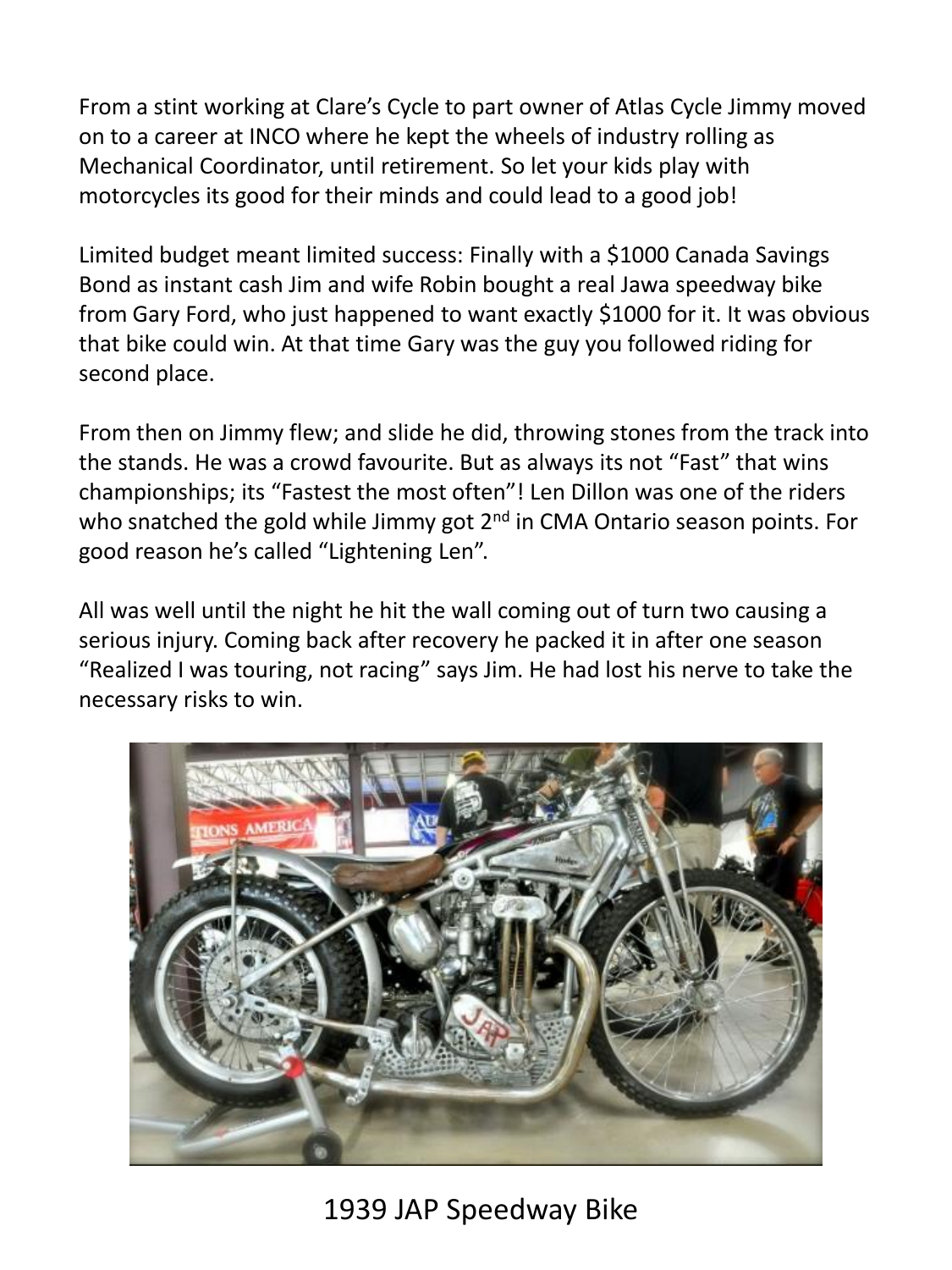I have often wondered why people race given some degree of injury is inevitable eventually. Its fun to watch from the safety of the stands but what are the riders feeling? At a trials in New York State I got talking to a man wearing shorts. I could see his legs were more than a little crooked. He was an old road racer, thus the injuries. We talked about the risks: He said "When you're on the starting grid or take a curve just right, there is no feeling like it. It is an incredible adrenalin rush". He had no regrets and would do it again if his youth could return.

However being the parent of a racer is different than being a racer; Jimmy and Robin soon found they were going to reap what Jimmy had sown: Jeff who had only a marginal interest in motorcycles as a child wanted to race. What does an old racer say to his 17 year old son? "Well go ahead but you're on your own", hoping the lack of money would be enough discourage Jeff's interest.

The rest is history but the same worry is still there for Mom and Dad; plus Jimmy having some regrets for not financially supporting Jeff's efforts in the past.



The infamous Goldwing (Winnebago) C/W Shotgun Shell Toothpick Holder